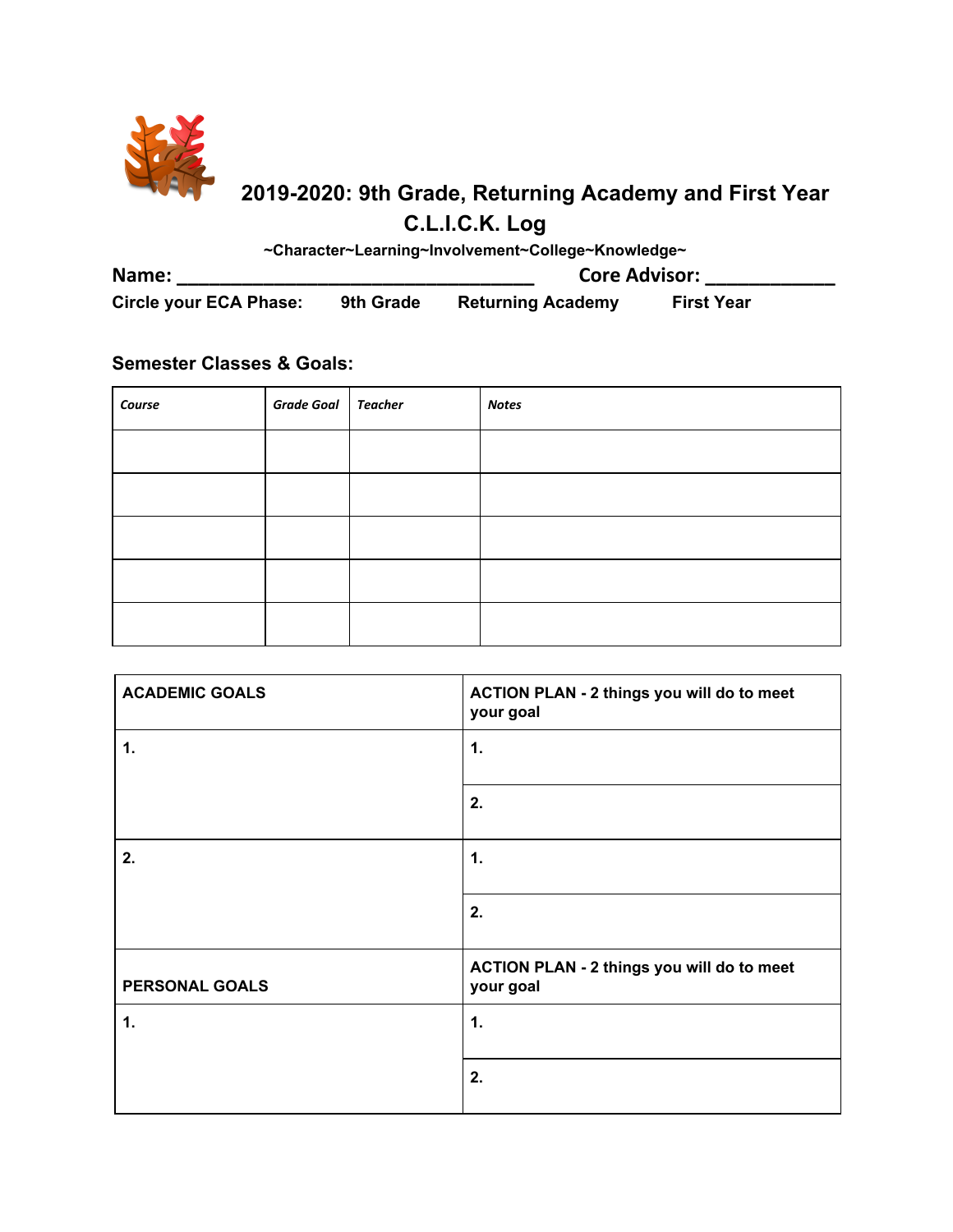| <b>Mandatory Activities</b>                                                                                                                                                                                                                                                                                                                                                                                                                                                                                                                                                                                                                          | Date Accomplished & Signature |
|------------------------------------------------------------------------------------------------------------------------------------------------------------------------------------------------------------------------------------------------------------------------------------------------------------------------------------------------------------------------------------------------------------------------------------------------------------------------------------------------------------------------------------------------------------------------------------------------------------------------------------------------------|-------------------------------|
| Back to School Kickoff - Aug. 26th (Returning<br><b>Academy only)</b>                                                                                                                                                                                                                                                                                                                                                                                                                                                                                                                                                                                |                               |
| Summer Camp U (Incoming 9th grade only)                                                                                                                                                                                                                                                                                                                                                                                                                                                                                                                                                                                                              |                               |
| Student Survey (Dr. Fischer will send out via email)<br>(Returning Academy only)                                                                                                                                                                                                                                                                                                                                                                                                                                                                                                                                                                     |                               |
| Return Acknowledgement Page from Student<br>Handbook (9th grade and First Years only)                                                                                                                                                                                                                                                                                                                                                                                                                                                                                                                                                                |                               |
| School Picture Day - (TBD check weekly listserv)                                                                                                                                                                                                                                                                                                                                                                                                                                                                                                                                                                                                     |                               |
| Yearbook Picture*Must submit by Jan. 31st. *See Mr.<br>Priest if you have questions.                                                                                                                                                                                                                                                                                                                                                                                                                                                                                                                                                                 |                               |
| eBill Verification - Do you owe EMU \$ ?<br>Log in to your eBill to see your current balance and show your CORE<br>Advisor or a CLICK Coordinator for signature. You are responsible for<br>outstanding charges (including each semester's Rec/IM Fee unless you<br>submit the Opt Out Form by the posted deadline) and monthly late fees<br>for any balance due on your account not covered by the ECA.<br>Note: Your account balance is subject to change after this sign off<br>and it is your responsibility to check your eBill regularly. Contact<br>Mr. Cooper with questions regarding your eBill.<br>(If Applicable to you, if not put N/A) |                               |
| CORE Connections - October 2nd (3:30p-5:00p)                                                                                                                                                                                                                                                                                                                                                                                                                                                                                                                                                                                                         |                               |
| Meet with Mrs. Fountain, at least once per semester<br>(Incoming 9th and First Year only)                                                                                                                                                                                                                                                                                                                                                                                                                                                                                                                                                            |                               |
| Resource Contact Log of Hours (minimum of 13 -<br>9th grade and 7 - Returning 9 and First Years)                                                                                                                                                                                                                                                                                                                                                                                                                                                                                                                                                     |                               |

## **Submit this completed FALL log to the Main Office by Friday, Dec. 6, 2019**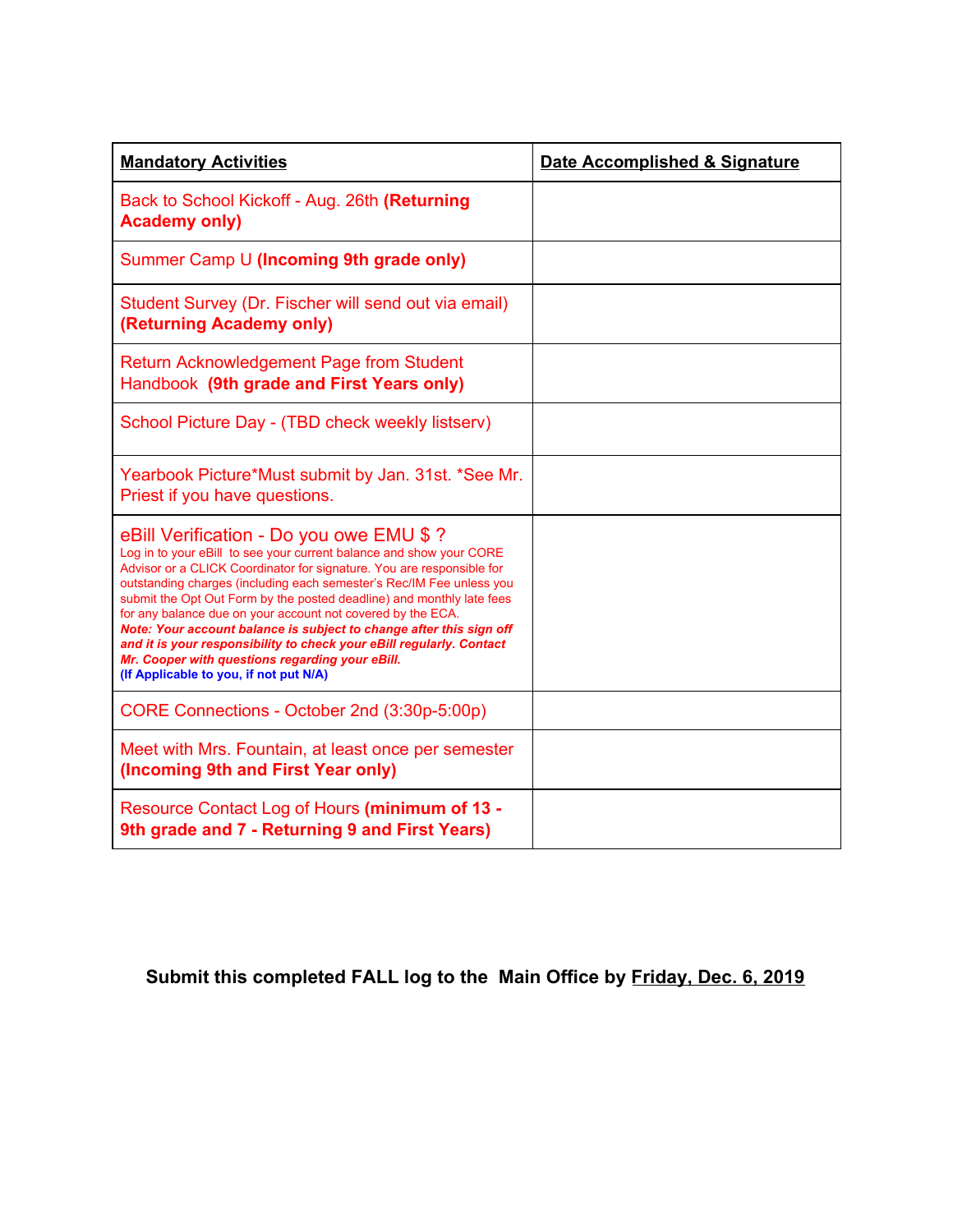| <b>Educational Planning Activities</b><br>Pick 1                                                                        | <b>Date</b><br><b>Accomplished</b> | <b>Authorized Signature</b> |
|-------------------------------------------------------------------------------------------------------------------------|------------------------------------|-----------------------------|
| Attend Financial Aid Info Night, TBD                                                                                    |                                    |                             |
| Meet with EMU Academic Career Development Center<br>for college/career planning - McKenny Hall (Strongly<br>Encouraged) |                                    |                             |
| Attend campus event on<br>♦ majors-of-interest,<br>career exploration<br>relevant topic*                                |                                    |                             |
| <b>Testers</b><br>Khan Academy-Complete at least 30 hours of SAT prep<br>(11th grade First Years Only)                  |                                    |                             |
| Update EDP/Schedule for Winter Term                                                                                     |                                    |                             |
| Attend College Admissions information session (check)<br>weekly listsery for participating schools and dates)           |                                    |                             |

| <b>Community Involvement</b><br>Select at least one                         | <b>Date</b><br><b>Accomplished</b> | <b>Authorized Signature</b> |
|-----------------------------------------------------------------------------|------------------------------------|-----------------------------|
| Attend on/off-campus community or<br>volunteering activity*                 |                                    |                             |
| Attend an event sponsored by ECA Student<br>Leaders (check weekly listserv) |                                    |                             |

*\*See CLICK Coordinators if you have questions about what events qualify for CLICK credit.*

**Submit this completed FALL log to the Main Office by Friday, Dec. 6, 2019**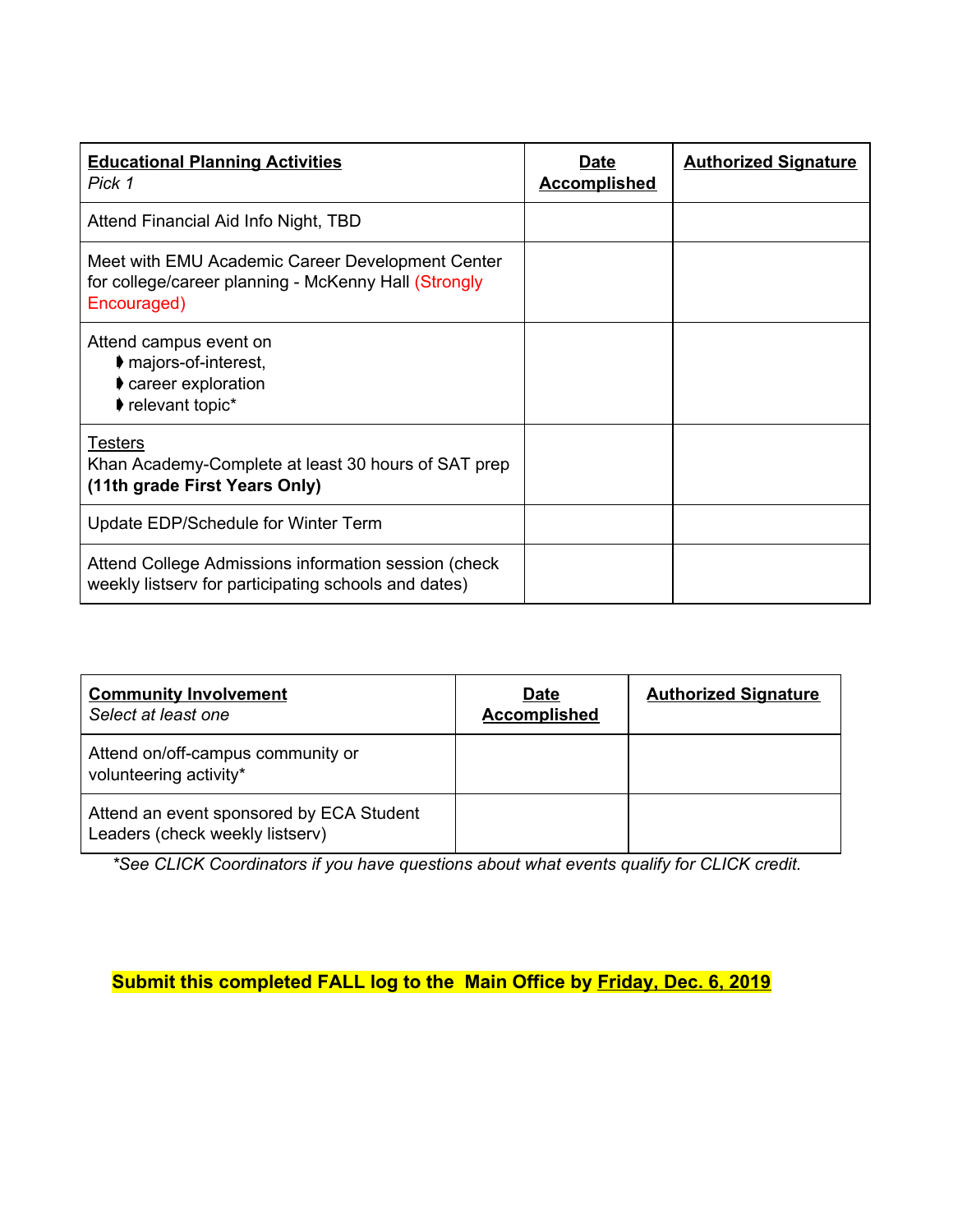| <b>Parent Involvement/Participation</b><br><b>Choose at least 1</b><br>The following is a guideline for the anticipated level of<br>commitment per family:<br>3 hours of volunteering/semester<br>3 ECA Pi meetings/semester<br>\$25 in cash or donations/semester | Date(s)<br><b>Accomplished</b><br>w/ cumulative<br><u>hours</u> | <b>Authorized Signature</b> |
|--------------------------------------------------------------------------------------------------------------------------------------------------------------------------------------------------------------------------------------------------------------------|-----------------------------------------------------------------|-----------------------------|
| 3 ECA Pi Meeting - Dates: 1)<br>2)<br>3)                                                                                                                                                                                                                           |                                                                 |                             |
| Pizza Thursday - Volunteer                                                                                                                                                                                                                                         |                                                                 |                             |
| <b>Book Distribution - Volunteer</b>                                                                                                                                                                                                                               |                                                                 |                             |
| Shadow Day - Volunteer                                                                                                                                                                                                                                             |                                                                 |                             |
| <b>Food Donations</b><br>*When needed                                                                                                                                                                                                                              |                                                                 |                             |
| <b>ECA Information Meeting Panel - Volunteer</b>                                                                                                                                                                                                                   |                                                                 |                             |
| <b>Cash Donation</b>                                                                                                                                                                                                                                               |                                                                 |                             |
| Other:                                                                                                                                                                                                                                                             |                                                                 |                             |

### **Submit this completed FALL log to the Main Office by Friday, Dec. 6, 2019 \*Friendly reminder - CLICK Logs must be completed every semester you are enrolled as an ECA student.**

#### **REFLECTION QUESTIONS:**

**Look back at your goals and action plans. Briefly reflect on the activities you chose in CLICK by writing about some or all of the following topics: (minimum of one paragraph)**

➤**whether or not you met your goals** ➤**why you accomplished what you did** ➤**what you may want to do differently going forward to achieve your goals**

➤**the effectiveness of your action plan** ➤**how your goals changed over the course of the fall**